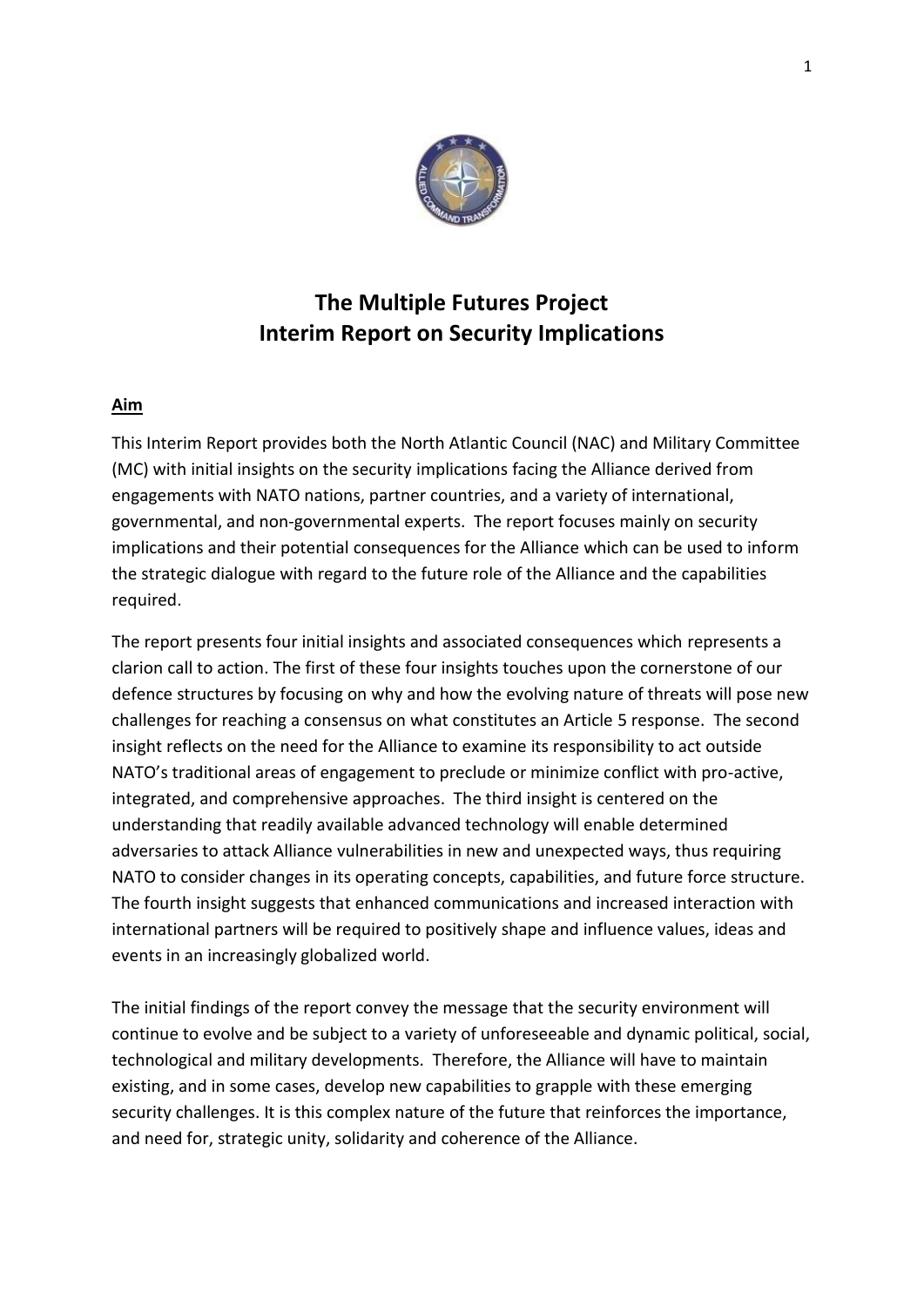*Insight 1:* The evolving nature of risks and threats to vital interests will pose new challenges for achieving strategic unity of the alliance, maintaining solidarity, and reaching a common understanding of what constitutes an Article 5 attack.

- **In an increasingly complex security environment, the nature of risks and threats will continue to evolve, and so will the understanding of collective defence. This will challenge the Alliance's ability to reach a timely decision regarding when, where and how to respond.**
- **Alliance solidarity will be threatened by competing values and ideas from actors who promote alternatives to democracy, human rights and the rule of law. Maintaining solidarity in the face of shared threats must remain the Alliance's highest priority.**
- **Risks and threats to the Alliance's territories, populations and forces will be hybrid in nature: interconnected, unpredictable and a combination of traditional warfare mixed with irregular warfare terrorism and organised crime.**
- **The Alliance may face attacks that do not fit the traditional interpretation of Article 5. These attacks will have a direct effect on the Alliance, e.g., massive communications disruption, pandemics, cyber attacks on economic or social infrastructure. These attacks may emanate from states or from non-state actors, individuals and/or small groups who are difficult to identify and are highly adaptable and willing to operate outside the internationally accepted laws, values, norms and conventions.**
- **Some nations with different ideologies and worldviews will rise as economic, technological and military powers. While some will cooperate, others will try to reshape or reject the international system. These nations will generate competition for strategic influence, values and ideas in areas of strategic interest for the Alliance.**
- **Shifting demographics and corresponding value systems within Alliance Nations, that oppose Alliance action, will make a response to diffused and complex threats more challenging.**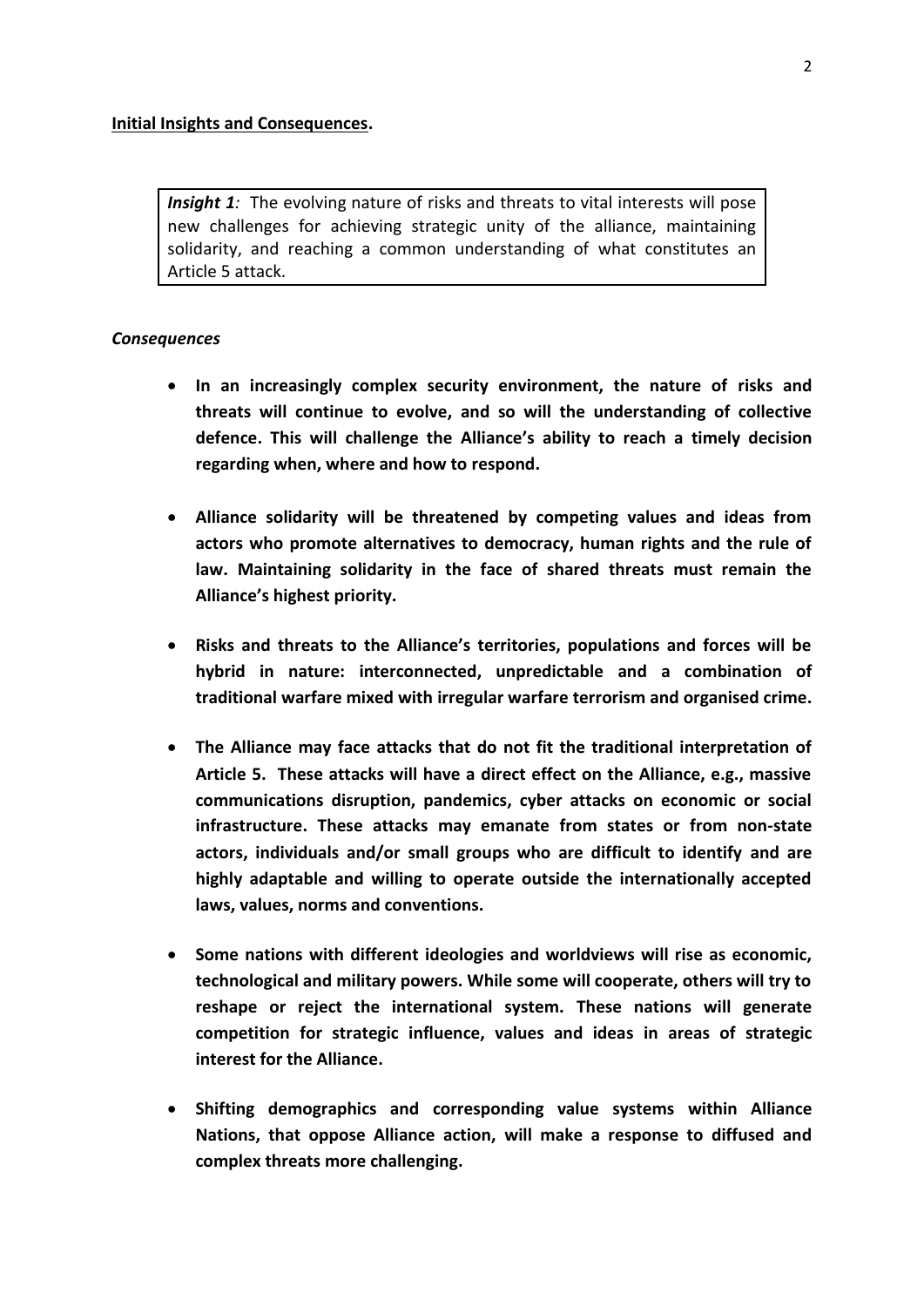- **Changing interpretations of national identity, softening allegiances, eroding social cohesion and demographic shifts will influence member nations' perceptions of threat and the preparedness for the use of military force.**
- **Nations will face recruitment and sustainment problems and a substantially reduced national support for the defence sector as a whole.**

*Insight 2:* Increased interaction with non-NATO nations and other international actors will create opportunities for the Alliance to extend its role in enhancing security and stability outside traditional areas of engagement.

- **The Alliance will have to transform itself from a predominantly defence-based military Alliance into a comprehensive political and military security community.**
- **The network of global governance designed to meet 21th century challenges will continuously adapt to recurring demands emanating from the evolving nature of threats discussed in previous insights. This includes the establishment of new governance bodies, adapting the roles, responsibilities, and authorities of the actors within the existing structure of governance, and the tailoring of international law.**
- **The trends point to a multi-polar world where numerous actors will take an increasing role in global governance. Each of these changes will impact the Alliance, and NATO will need to continuously review the governance landscape to ensure clarity in its supported/supporting roles and its responsibilities related to defence/security, civil/military, public/private partnerships, and relationships with other nations.**
- **The Alliance may have to decide whether to act outside the traditional NATO's role due to growing competition in ungoverned areas such as the Arctic, denial of access to resources, space and maritime commons, spill-over of regional conflicts when one or more of the actors have nuclear weapons, and threats to NATO from radical nations and non-nation state actors who are willing to use nuclear and**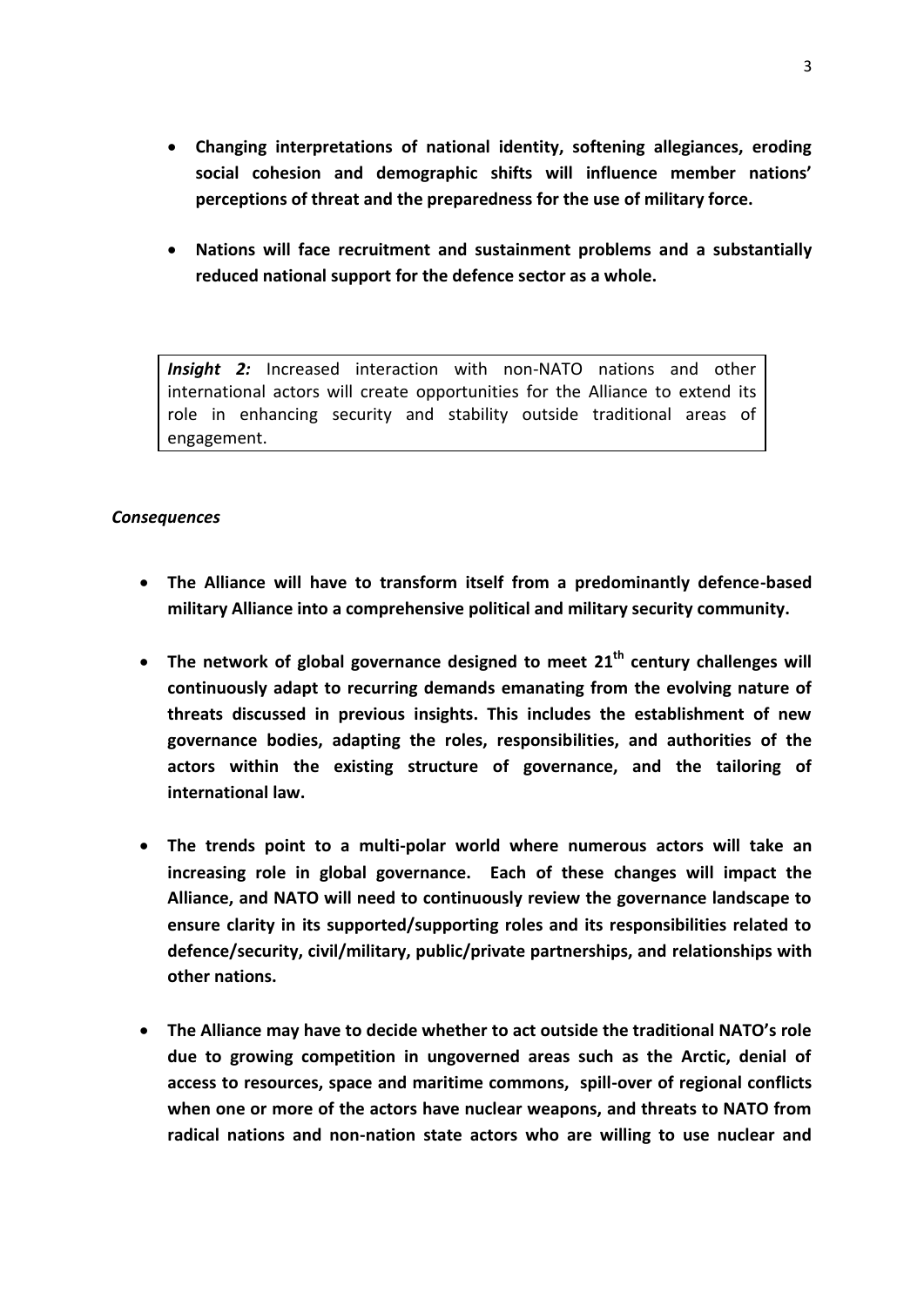**tailored biological weapons - or willing to create chaos for the purpose of destabilizing fragile governments.**

- **The destabilisation, or absence of governance in strategically significant areas, may require NATO to intervene to protect vital Alliance interests or avoid further regional instability, mitigate the proliferation of Weapons of Mass Destruction/Effect (WMD/E), prevent the disruption of vital resources, and address large-scale migration, regional wars, ethnic cleansing or genocide.**
- **The legitimacy on which NATO actions are based will need to be developed further to deter opportunistic actors with a clear and credible threat of military force.**
- **Alliance Nations must forge new, or strengthen existing, relationships to form a comprehensive approach to crisis resolution by engaging government agencies, notably law enforcement, border protection services, judiciaries and public health authorities.**
- **NATO will also need to adapt its internal organizational structures, authorities, and composition and decision-making process, as well as revise its policies for releasing information and cooperating with non-NATO bodies.**
- **The Alliance will have to strengthen its ability to fulfil its mandate in increasingly complex crises areas, such as hybrid warfare and support to humanitarian relief operations, where it would have to function alongside various other international actors establishing a safe and secure environment.**
- **The Alliance will have to form a comprehensive partnership policy that will enable full use of its expertise in the fields of Security Sector Reform (SSR), Education, Training and Exercise, focussing on increasing cultural awareness and improving interoperability through the use of the NATO education and training centres.**
- **The Alliance's supported/supporting roles and responsibilities will need to be addressed regarding its role in contributing to enduring solutions to failed states, i.e., institution building, Security Assistance, police training, security for ungoverned areas, infrastructure and energy security, non-proliferation of weapons of mass destruction and associated consequence management. Additionally, the delineation of roles will be essential when addressing security threats involving hybrid warfare. This will require a complementary approach with the EU.**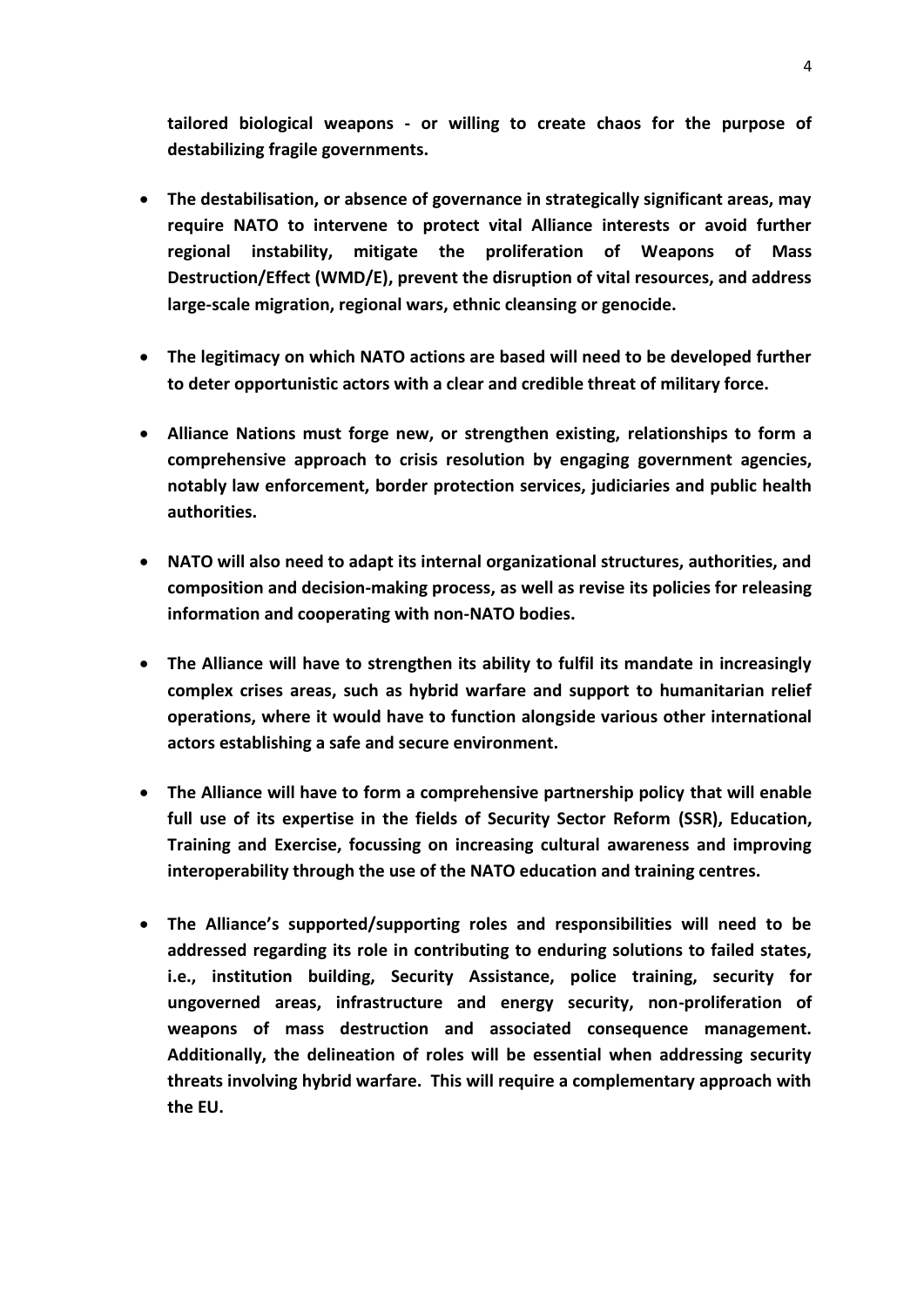*Insight 3:* Determined adversaries will attack Alliance vulnerabilities in unexpected ways enabled by readily available technologies requiring the Alliance to consider changes in the character of military operations and warfare.

- **Advances and open availability of technology and the risk of WMD/E proliferation enable adversaries like never before**. **Alliance Nations must therefore maintain the technological advantage and ensure the security of technology.**
- **•** The enemy will focus his efforts against perceived weaknesses which will magnify **and compound uncertainty, ambiguity and surprise. The combination of networks, miniaturization, robotics, swarming, precision, and nanotechnology will pose new and unexpected challenges to conventional warfare -- and individuals and small groups will be more effective and lethal with easily developed, concealed, and transported disruptive and destructive capabilities.**
- **Adversaries can and will take the initiative, in any domain, to attack Alliance populations, territories, or interests. Threats will come through a hybrid form of warfare, where conventional, irregular and criminal capabilities are integrated operationally and tactically at the lowest level possible in urban environments and locations, where the Alliance lacks established support systems.**
- **NATO's military posture must not be geared to a single preclusive vision or doctrine of future warfare. It will need to achieve and sustain sufficient conventional and nuclear capabilities with adequate responsiveness and sustainability to deter and defeat those who threaten Alliance security. To effectively respond to surprise and hybrid warfare these capabilities will need to be flexible and adaptable.**
- **In the context of future risks and threats NATO needs to formulate appropriate new concepts and doctrines. Maritime security, the use of space and the protection of space assets and the continued expansion of cyber defence capabilities are examples that will require further examination.**
- **The nature of future operations will emphasize the importance of multinational, joint and expeditionary capabilities able to succeed in demanding geographical and climactic environments. As such, efficient military operations will require flexible, adaptive, deployable forces with ethical and moral grounding, and an understanding of how enemies may use technology against the Alliance.**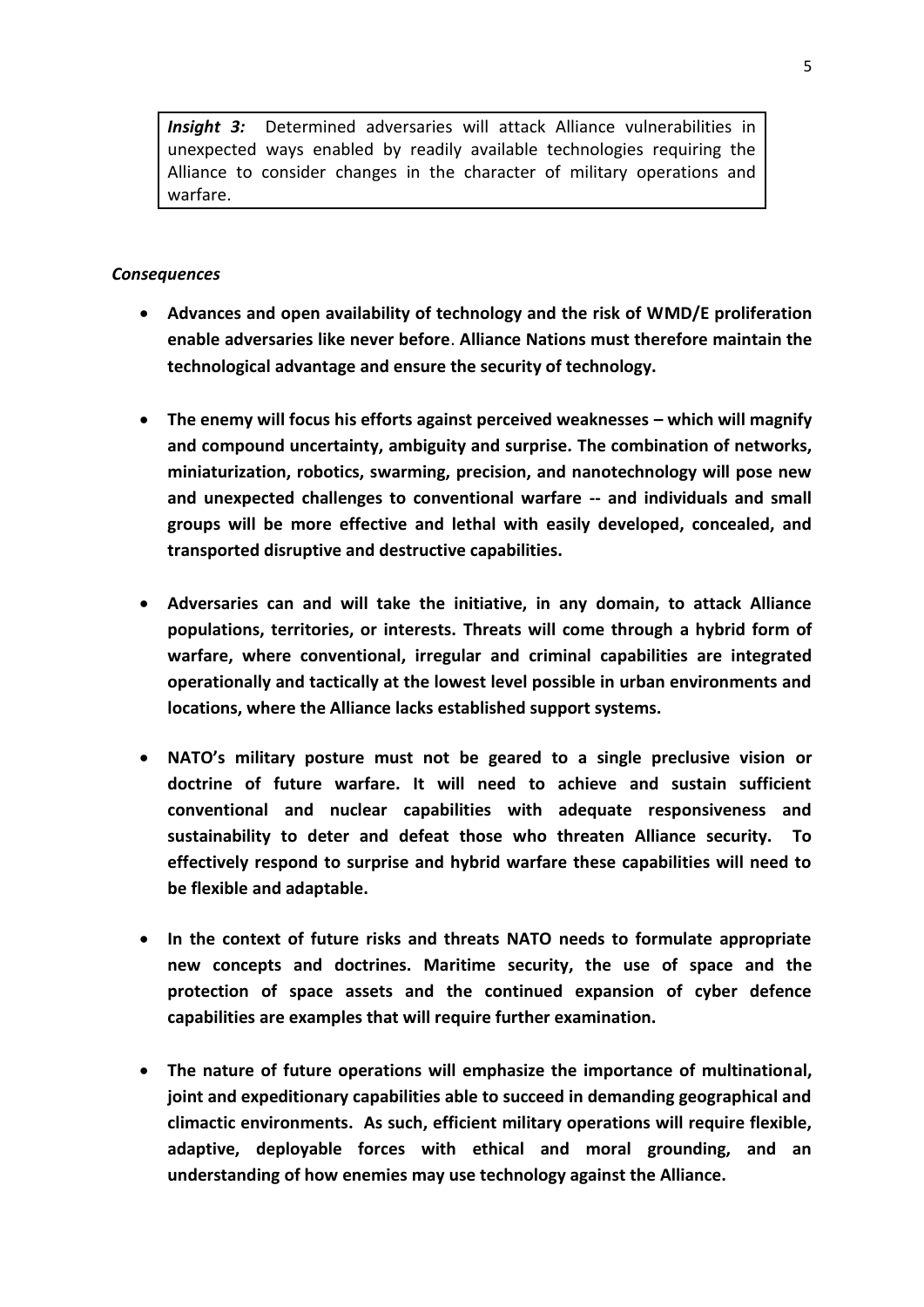- **NATO's level of ambition must ensure the Alliance's ability to conduct the full range of its operations and missions concurrently, ranging from collective defence operations, a greater number of demanding stabilisation and reconstruction operations and large-scale high-intensity operations.**
- **Success in the future will be measured also by the Alliance's ability to educate and train forces, focusing on the efficacy of military and civilian leadership, ensuring they are knowledgeable and capable of strategic foresight, well-educated in the nature of past, present and future warfare.**

**Insight 4:** Increased interaction with other international actors will provide NATO the opportunity to positively shape and influence ideas, values and events in a globalised world.

- **The Alliance will have to ensure its abilities to anticipate, sense, and shape the security environment, achieve a common understanding of perceived risks and threats and better share these perceptions with the Alliance populations.**
- **Maintaining a credible defence posture and corresponding military capabilities will continue to be necessary. Lacking a well-defined and unifying adversary and the increased number of domestic non-security concerns can result in inattention and apathy with regard to matters of defence.**
- **Enhanced strategic communications, both internal and external to the Alliance, will promote public understanding of the Alliance's positive contributions to peace and stability and help ensure NATO's ability to maintain a credible defence posture with the proper mix of military capabilities.**
- **NATO will need to effectively communicate the inter-relationship between security and defence – and NATO's role, in relation to other governance bodies, both Alliance and non-Alliance.**